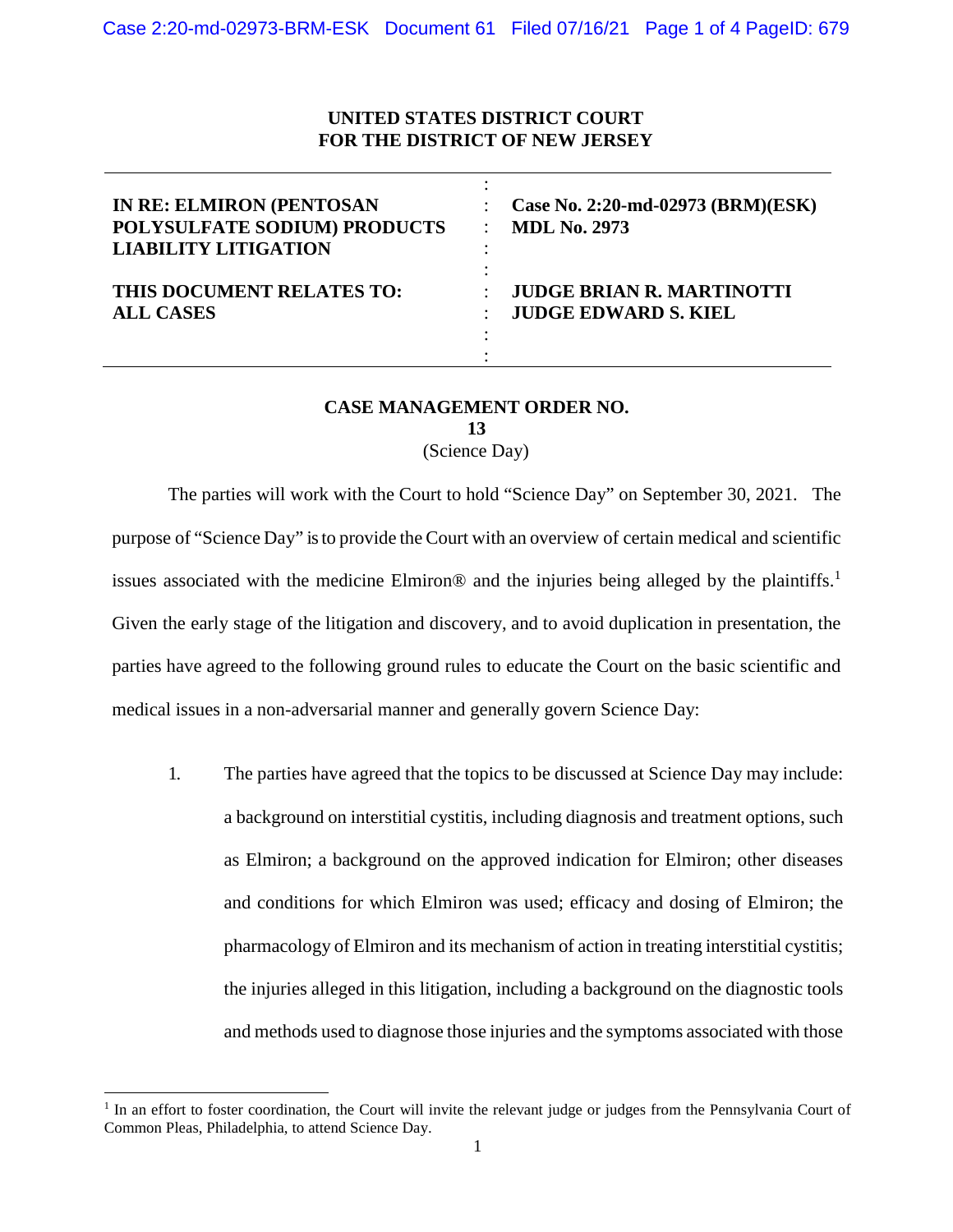injuries; medical literature and regulatory history of Elmiron; and other matters the parties elect to present relative to the science behind Elmiron.

- 2. The Science Day presentations will be transcribed by a court reporter to be supplied by the Parties for the Court's use only, with costs to be split by the Parties. The Science Day presentations will not be recorded by any other means. The transcript is to be treated as strictly confidential. Neither the transcript nor the presentations shall be discoverable, admissible, used in any fashion for impeachment purposes or for collateral attack on any presenter, or for any purpose in the litigation other than for the Court's benefit to gather informal knowledge at Science Day.
- 3. The presentations may be made by the Parties' attorneys and/or experts or a combination of both. The presenters will not be questioned by each other or opposing counsel. The Court will have the opportunity to ask questions of the presenters as the Court deems appropriate. Nothing is this paragraph should be read to mean that the Parties are required to present with an expert during Science Day.
- 4. The format will be lecture-style presentations that may incorporate the use of PowerPoint presentations or other demonstrative aids. The Parties' attorneys will be allowed to lead the experts through a modified direct examination format to focus the presentation.
- 5. The total length of time that will be allotted to Science Day shall be approximately four hours, not including the time for any questions the Court has after the Parties' presentations, and shall proceed as follows:
	- a. Plaintiffs' presentation on all topics 2 hours.
	- b. Questions from the Court to Plaintiffs' presenter(s).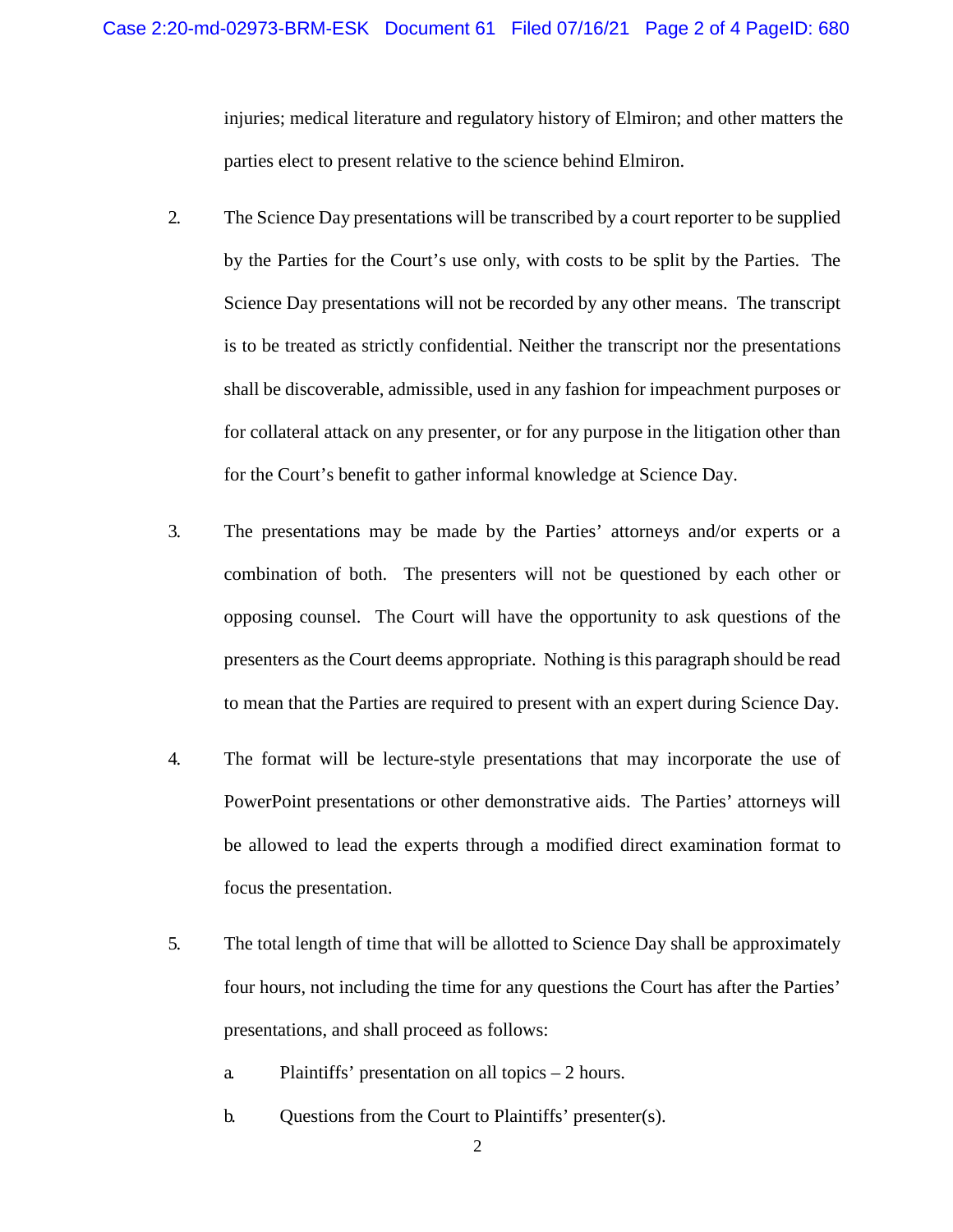- c. Defendants' presentation on all topics 2 hours.
- d. Questions from the Court to Defendants' presenter(s).
- 6. Science Day will be conducted in person, but attendance will be limited to only a select number of individuals from both sides, the particulars of which will be worked out with the Court and consistent with the appropriate orders, directives, and guidelines issued by the District of New Jersey, the State of New Jersey, and the County of Essex. In addition, the parties will work with the Court to identify a platform that allows for remote access to Science Day for all other interested counsel. The parties will ensure that any remote access platform has a mechanism that prevents any recording from being done. The parties will endeavor to post the details regarding in-person attendance and the virtual viewing protocol on the MDL website (https://www.njd.uscourts.gov/elmiron-pentosan-polysulfate-sodium-productsliability-litigation) ten (10) business days prior to Science Day.
- 7. The recording of Science Day via the remote platform and/or the taking or reproducing of any image from Science Day via the remote platform is **strictly prohibited** and is a violation of this Court Order. Anyone who records and/or takes or reproduces an image from Science Day or is suspected of doing so will be subject to investigation and may face appropriate penalties, including being held in contempt of Court or sanctions, for violation of this Court Order or any other duties imposed by law.